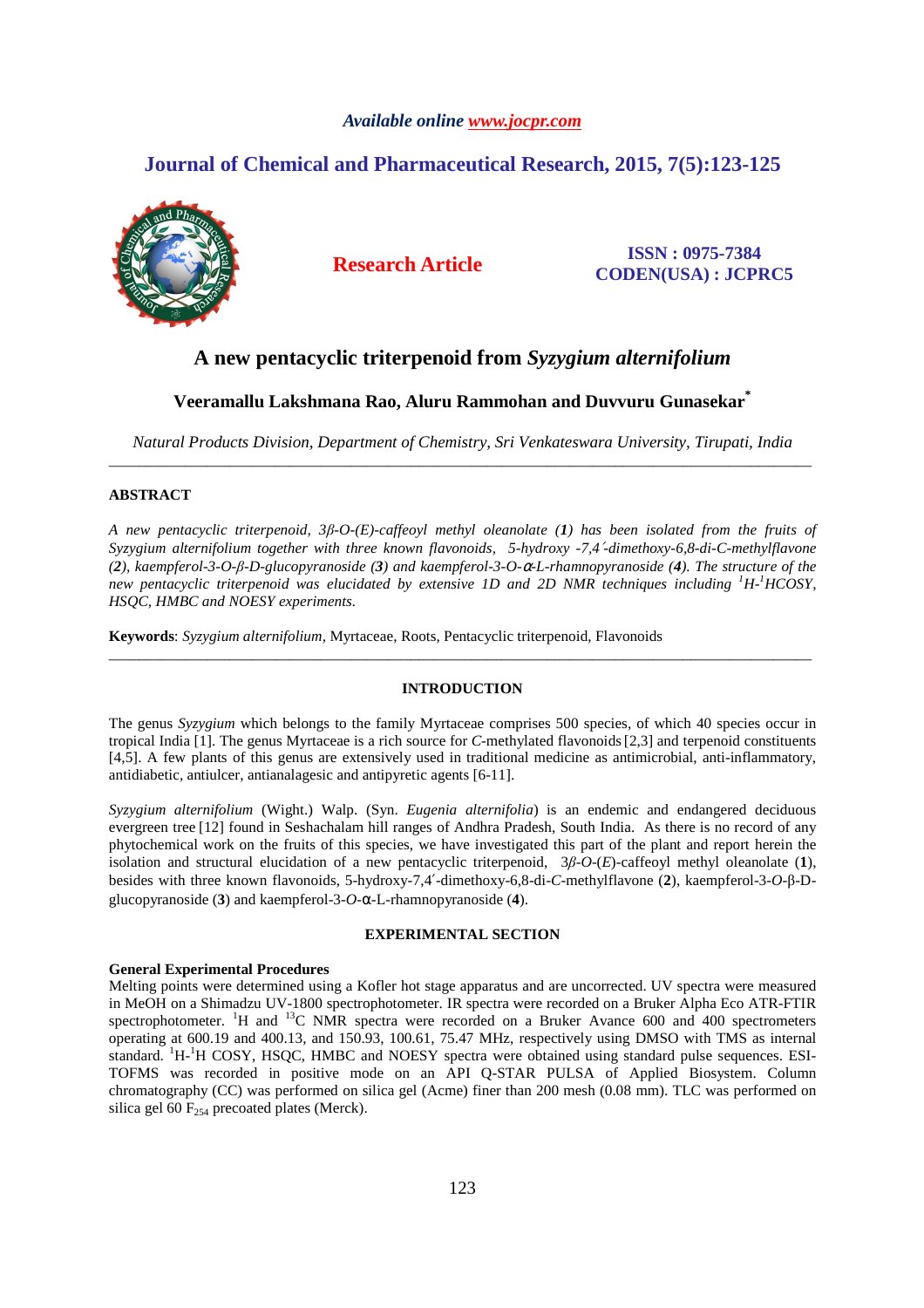### **Plant Material**

The fruits of the *S. alternifolium* were collected from Seshachalam hill ranges of Andhra Pradesh, South India in June 2012 and identified by Dr. K. Madhava Chetty, Assistant Professor and Plant taxonomist, Department of Botany, Sri Venkateswara University, Tirupati, India where a voucher specimen (DG-117) has been deposited.

*\_\_\_\_\_\_\_\_\_\_\_\_\_\_\_\_\_\_\_\_\_\_\_\_\_\_\_\_\_\_\_\_\_\_\_\_\_\_\_\_\_\_\_\_\_\_\_\_\_\_\_\_\_\_\_\_\_\_\_\_\_\_\_\_\_\_\_\_\_\_\_\_\_\_\_\_\_\_*

### **Extraction and isolation**

Shade dried and powdered fruits (2.2 kg) of *S. alternifolium* was successively extracted with *n*-hexane (3 x 4L) and MeOH (3 x 4L) at room temperature. The concentrated MeOH extract (78 g) was segregated into *n*-hexane (2 x 2L), CHCl<sub>3</sub> (2 x 2L) and EtOAc (2 x 2L) soluble fractions. The CHCl<sub>3</sub> soluble fraction (24 g) on purification over a silica gel column using *n*-hexane-EtOAc step gradient (7:3 and 1:1) yielded **1** (14 mg) and **2** (16 mg). The EtOAc soluble fraction (42 g) was purified over a silica gel column using *n*-hexane-EtOAc step gradient to afforded **3** (15 mg) and **4** (17 mg) from 1:1 and 3:7 eluates, respectively.

## **RESULTS AND DISCUSSION**

Compound (1), isolated as white amorphous solid, gave positive reaction to the Libermann-Burchard and FeCl<sub>3</sub> reagents, characteristic of a triterpenoid and presence of phenolic hydroxyl group, respectively [13]. It showed  $[M+H]^+$  ion peak at m/z 633.4124. in its positive ESI-TOFMS, consistent with the molecular formula C<sub>40</sub>H<sub>56</sub>O<sub>6</sub>. This was corroborated by <sup>13</sup>C NMR spectrum which showed signals for all the 40 carbons present in the molecule. The IR spectrum showed characteristic bands at 3280 (OH), 1696, 1668 (>C=O), 1607, 1521, 1463 (Ar-C=C) and 1255,1188 (C-O).

The <sup>1</sup>H NMR spectrum of 1 showed seven tertiary methyl groups in the region  $\delta$  0.73-1.11 and a broad triplet at  $\delta$ 5.16 corresponding to C-12 olefinic proton, typical of  $\Delta^{12}$ -oleane skeleton [14,15]. This was confirmed by the  $^{13}$ C NMR spectrum which showed signals in the region *δ* 15.0-32.8, and at *δ* 121.4 and 143.8 corresponding to seven tertiary methyl carbons, and carbons 12 and 13 of the  $\Delta^{12}$ -oleane skeleton, respectively. In addition, it showed signals for ten methylene protons ( $\delta$  0.96-1.93), four methine protons ( $\delta$  4.49, 2.74, 1.55 and 0.96) and a methoxyl group at  $\delta$  3.36. The proton signal at  $\delta$  4.49 (dd,  $J = 11.3, 4.12$ ) was assigned to an oxymethine proton at C-3, as it showed cross peaks with both Me-23 and Me-24 in its HMBC spectrum.

The <sup>1</sup>H NMR spectrum of 1 further showed a typical ABX spin system in the aromatic ring at  $\delta$  6.74 (1H, d, J = 8.12) Hz), 6.96 (1H, dd,  $J = 8.12$ , 2.0 Hz) and 7.02 (1H, d,  $J = 2.0$  Hz) together with trans coupled ( $J = 15.8$  Hz) protons at *δ* 6.20 (H-8′) and 7.43 (H-7′) characteristic of a caffeoyl moiety [16] in **1**. The placement of the caffeoyl moiety was confirmed by the cross peak of the oxymethine axial proton at  $\delta$  4.49 (H-3) with the carbonyl carbon signal at  $\delta$ 166.2 (C-9′) in its HMBC spectrum (Fig. 1), indicating that the caffeoyl moiety was etherified with C-3 position of oleanolic acid [16]. The methoxyl singlet at *δ* 3.36 which showed long range correlation with the carbonyl carbon (C-28) at *δ* 178.5 in the HMBC spectrum indicates the presence of a carboxy methyl group at C-17 position. The assignments of seven tertiary methyl, ten methylene groups and the remaining  ${}^{1}H$  and  ${}^{13}C$  signals were further confirmed by HMBC, HSQC and NOESY experiments.

Thus from the foregoing spectral studies the structure of compound **1** was established as, 3*β*-*O*-(*E*)-caffeoyl methyl oleanolate.